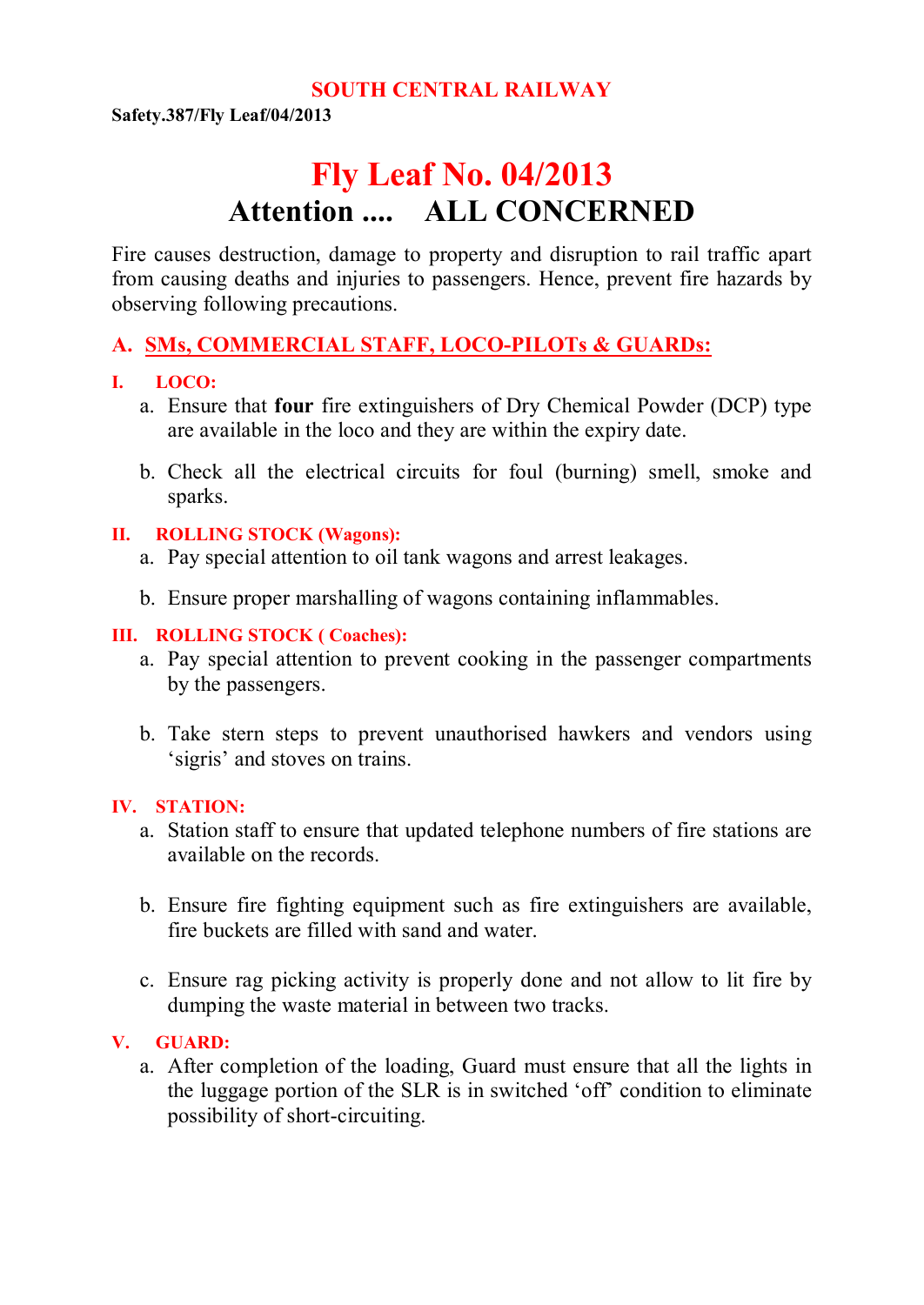- b. Dangerous articles, such as explosives of any variety including fireworks, inflammable materials such as oil, grease, ghee, paint, dry grass and leaves of any variety, etc., are prohibited to be carried by any person in the compartment.
- c. Adequate space must be left between roof and the top layer of the packages loaded in the SLRs including the private parties/lease-holders.

#### **VI. COMMERCIAL STAFF:**

- a. Booking of explosives, dangerous, inflammable articles, empty gas cylinders, dry grass and dry leaves, etc., should not be booked as luggage in passenger carrying trains.
- b. Dangerous articles, such as explosives of any variety including fireworks, inflammable materials such as oil, grease, ghee, paint, dry grass and leaves of any variety, etc., are prohibited to be carried by any person in the compartment.
- c. Commercial Supervisors to ensure that proper precautions are taken while stacking combustible material in Goods Shed/Commercial Plots. Surprise checks in Goods Shed like clubbing of commodities which may lead to chemical reactions, and passenger carrying trains for luggage / parcels in co-ordination with RPF in trains, stations and in Parcel Offices. Also ensure that these are stacked away from residential areas. Ensure that the Commercial plot holder takes all safety precautions as per the agreement. Also, ensure that the maximum height of combustible material stacked should not be more than 20 feet in height, adequate gap between stacks, etc.,
- d. Parcel staff shall ensure that hamals (labour) shall not smoke or light a cigarette / beedi while loading/unloading parcels.
- e. Motor vehicles offered for transport by rail, **ensure that the petrol tank is empty**.
- **f.** Drought relief material, such as, paddy grass should be handled properly while loading/unloading in wagons so as not to be swept away by wind towards Diesel loco and cause loco catching fire.
- g. Do not allot and allow VPUs to be used in lieu of kitchen cars in FTR specials.
- h. **TTEs**: Manning the coaches shall keep a vigilant watch on passengers boarding / alighting trains that they are not carrying any kind of inflammable articles with them. Also keep a watch on any unclaimed baggage; if found take suitable action for disposal of the same.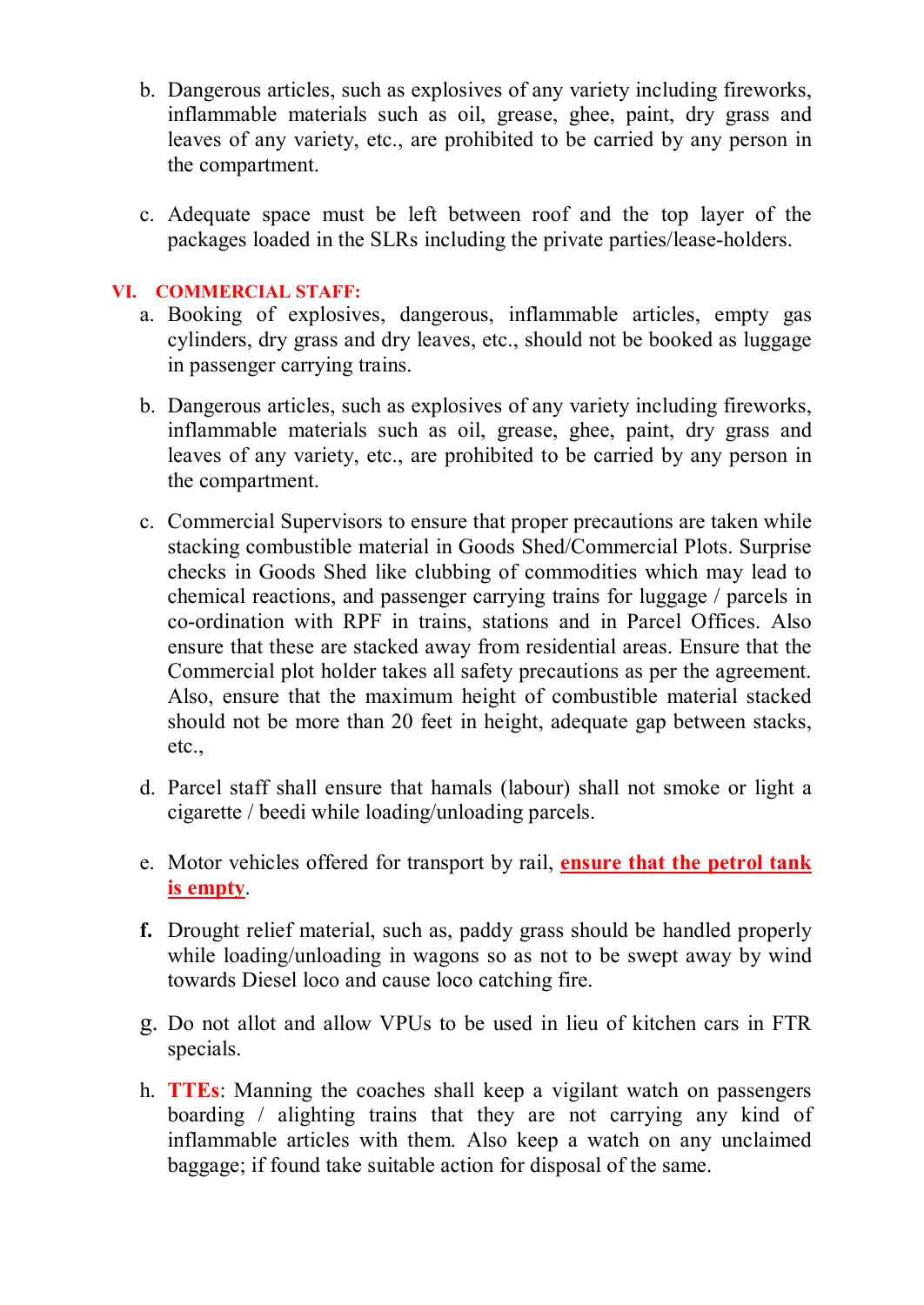## **B. ELECTRICAL STAFF:**

- a. Ensure all electrical connections are intact and there are no loose fittings in the coaches.
- b. Do not allow battery boxes in open condition and also MS sheet covering is provided wherever required.
- c. Ensure correct rated fuses/MCBs are provided in electrical circuits.
- d. Ensure the availability of fire extinguishers in AC coaches.

### **C. TXR STAFF:**

- a. After arrival of trains at destination stations shall ensure that all the doors and windows are closed at the platforms and then taken for further maintenance.
- b. Ensure full watering of all passenger coaches.
- c. Ensure that ACP apparatus is functioning properly.
- d. Similarly, before bringing the formation onto the platforms after maintenance shall ensure that all the doors and windows are in closed condition.
- e. Also ensure that all the stabled coaches / spare coaches windows and doors are in closed condition.

#### **D. PANTRY CAR STAFF:**

- a. Chimneys and exhaust fans of Pantry Cars should be regularly cleaned to prevent choking with soot and over-heating.
- b. Ensure the placement of gas cylinders in the gas room only and they shall be properly clamped.
- c. Electrical junction boxes should be covered.
- d. Staff should be trained to use the fire extinguishers.
- e. Specified number of fire extinguishers should be available in good condition.
- f. Ensure no garbage is dumped in the vestibule path-way.